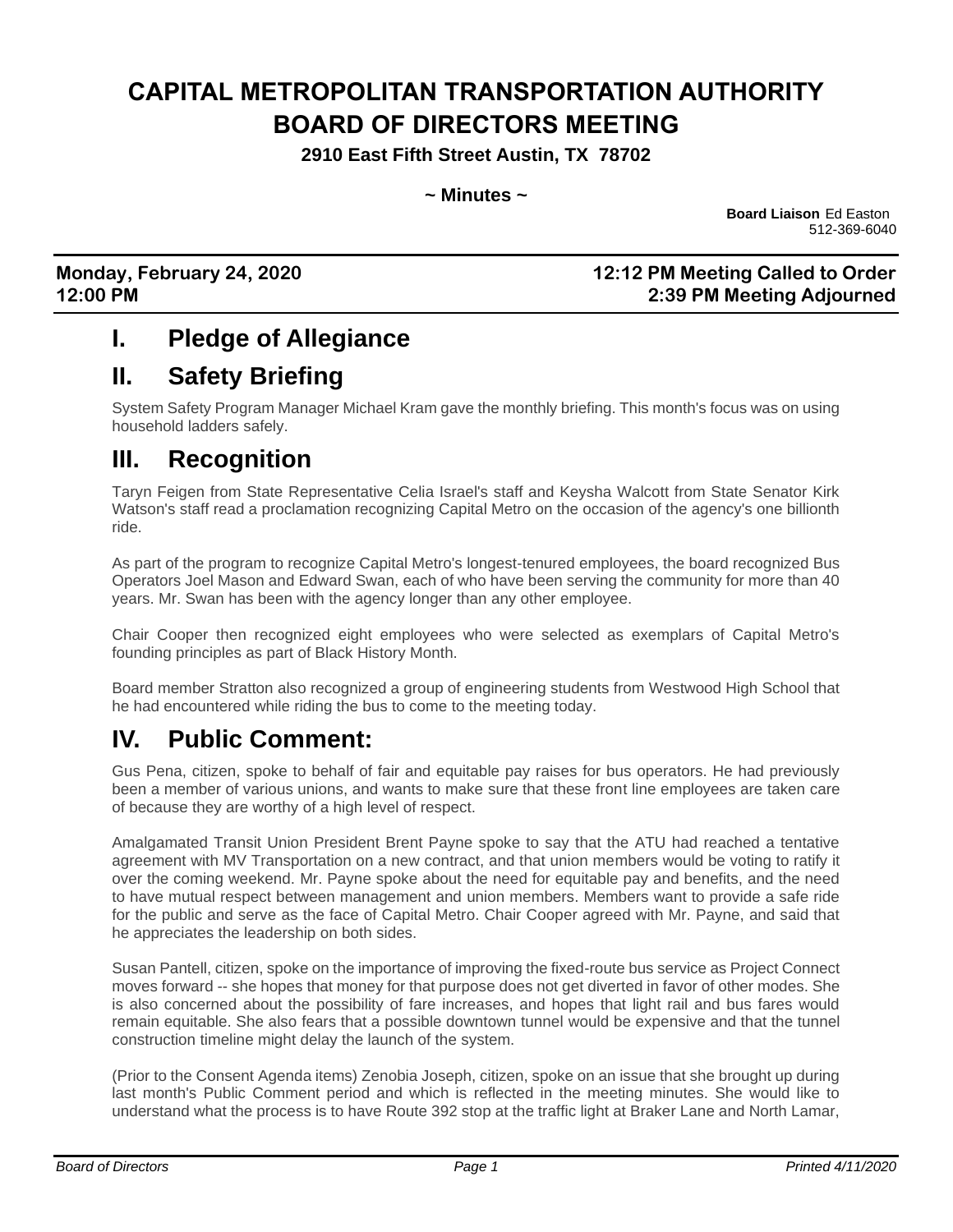rather than where the construction is currently taking place. This is a serious safety issue. She would like Board member Travillion to clarify whether he is for or against more frequent, safe and reliable service given inconsistencies in prior votes.

(Following the Project Connect and Community Engagement Update) Ms. Joseph spoke again on Project Connect and how it relates to the area of Cameron and Dessau Roads. A project is shown on the CAMPO 2045 plan with eight stops from this area to Tech Ridge and ACC Highland and she is hoping Mr. Couch can address it. The routing is not beneficial to customers in North Austin - it would be much better to go from Cameron and Dessau to downtown. President Clarke commented that the line is part of the vision map that was approved by the board in 2018. We are very early in this process of long-range planning and this is something that we will continue to gather input on as we move forward over many years.

# **V. Advisory Committee Updates:**

#### 1. Update on the Customer Satisfaction Advisory Committee (CSAC)

Yannis Banks, Community Involvement Specialist, provided the monthly report. This month the Committee heard an update from staff on a previous MetroAlerts presentation; an update on the new digital display units that will be installed on buses; a briefing on customer service complaints, comments, and compliments; and a Project Connect update.

#### 2. Update on the Access Advisory Committee (AAC)

Yannis Banks, Community Involvement Specialist, provided the monthly report. This month the Committee heard an update on the Transit Priority Working Group, a partnership between the City of Austin and Capital Metro. They also got a demonstration of the See Something, Say Something app; received an update on operator training; and heard on presentation on the new MetroAlerts system.

## **VI. Board Committee Updates:**

#### 1. Operations, Planning and Safety Committee

New committee Chair Travillion gave the report. This month the Operations Committee took up 4 Action Items, two of which are on today's Consent Agenda, and one of which is an Action Item today.

#### 2. Finance, Audit and Administration Committee

Chair Mitchell presented the report. The committee placed one item on today's Consent Agenda, and also heard updates on current Internal Audit projects. Chair Mitchell complimented the work of that department, appreciating their thoroughness and dedication.

#### 3. CAMPO update

Board member Mitchell reported that CAMPO met on February 10th and took up one action item on the dispersion of federal funding. He also reported that a regional transit study is underway, and that it includes areas outside the Capital Metro service area.

### **VII. Consent Items**

| <b>RESULT:</b>   | ADOPTED [7 TO 0]                                             |
|------------------|--------------------------------------------------------------|
| <b>MOVER:</b>    | Delia Garza, Vice Chair                                      |
| <b>SECONDER:</b> | Terry Mitchell, Board Member                                 |
| AYES:            | Mitchell, Cooper, Garza, Kitchen, Travillion, Stratton, Hill |
| AWAY:            | Renteria                                                     |

1. Approval of Minutes from the January 27, 2020 Public Hearing and January 27, 2020 Board Meeting.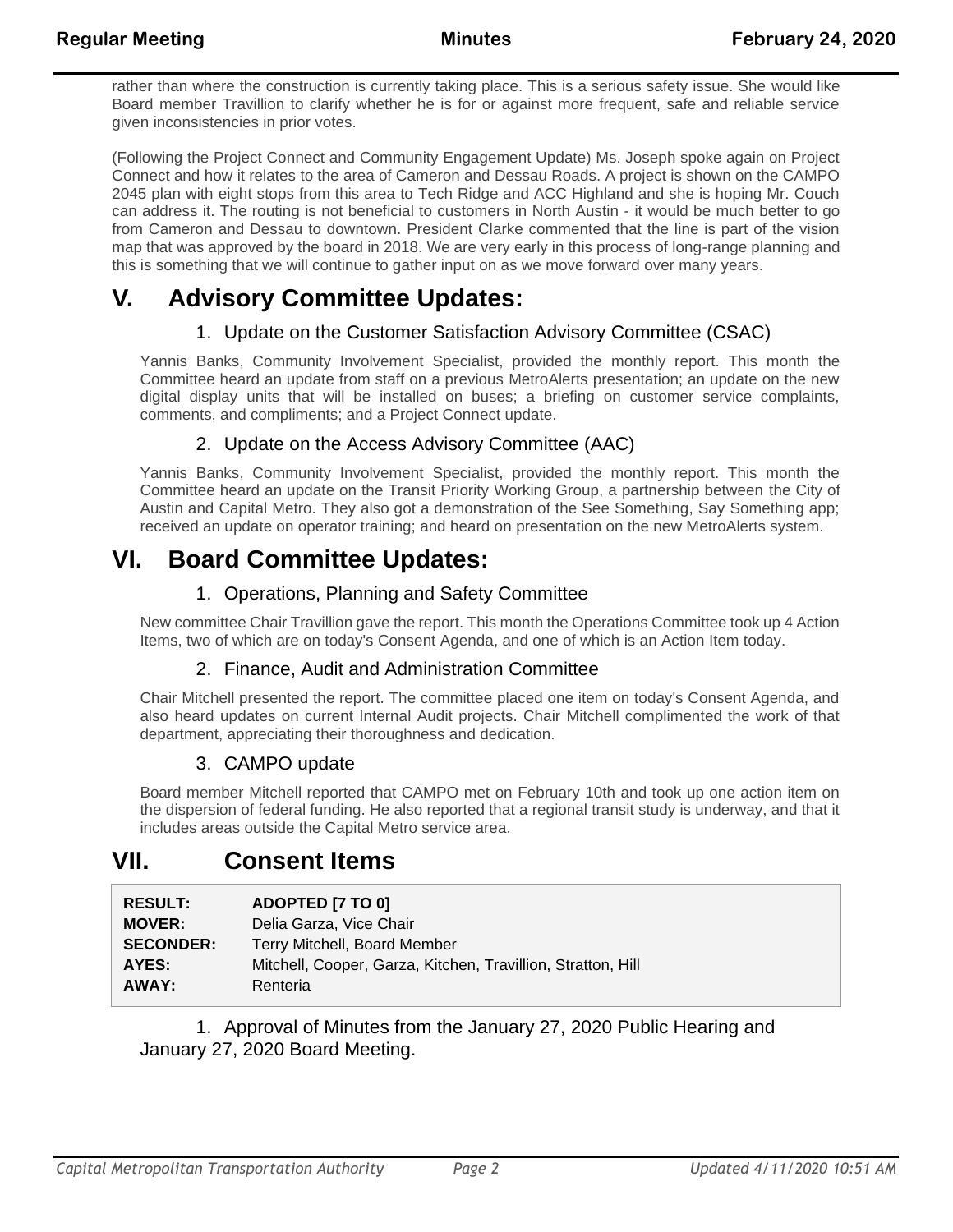2. Approval of a resolution authorizing the President & CEO, or his designee, to execute an agreement with Intersection Media LLC to manage Capital Metro's transit advertising program for a (one) three-year base period with two renewable option periods of two (2) years each with a guaranteed payment to Capital Metro for the base period of \$3,312,000.

3. Approval of a resolution authorizing the President & CEO, or his designee, to finalize and execute a contract with MA Smith Contracting Company, Inc. for the Construction of Leander Quiet Zones, Metro Drive and San Gabriel Parkway project in an amount not to exceed \$450,195 plus \$45,020 in contingency, for a total board authorized amount of \$495,215 for this contract.

4. Approval of a resolution authorizing the President & CEO, or his designee, to finalize and execute a contract with Stertil-Koni USA, Inc. for the purchase of five (5) sets of bus lifts in an amount not to exceed \$304,637.

### **VIII. Action Items:**

1. Approval of a resolution authorizing the President & CEO, or his designee, to finalize and execute contracts with HNTB Corporation, Huitt-Zollars Inc., Bowman Engineering & Consulting, LJA Engineering Inc., and Bridgefarmer & Associates Inc., for General and Railroad Engineering Consulting Services for a term of one base year in an amount not to exceed \$900,000 and six option years not to exceed \$3,180,000 per year for a total not to exceed amount of \$19,998,000.

Vice President of Capital Projects Ken Cartwright presented this item.

The services under this contract are included in each individual project's budget. Each firm meets or exceeds the stated DBE goals, with one firm being a DBE-owned company. The agency is not obligated to spend all of the money allowed under this approval.

| <b>RESULT:</b>   | <b>ADOPTED [UNANIMOUS]</b>                                             |
|------------------|------------------------------------------------------------------------|
| <b>MOVER:</b>    | Jeffrey Travillion, Board Member                                       |
| <b>SECONDER:</b> | Eric Stratton, Board Secretary                                         |
| AYES:            | Mitchell, Cooper, Garza, Kitchen, Renteria, Travillion, Stratton, Hill |

### **IX. Presentations:**

#### 1. Project Connect and Community Engagement Update

Manager of Community Involvement Jackie Nirenberg presented her quarterly update on Project Connect public involvement. Jackie stated that there were currently two strategies underway: to raise awareness of Project Connect in the community, and to get public input at key milestones of the project. Jackie summarized recent outreach events and commentary and reported that to date more than 37,000 have been engaged over 550 activities and events. She also summarized next steps in trying to engage members of the public that we traditionally don't hear from.

Project Connect Program Officer Dave Couch followed Jackie and provided a summary of the recent American Public Transportation Association (APTA) peer review of the Project Connect methodology and modeling. The review also looked at projected capital, operating, and maintenance cost projections.

Board member Stratton asked about the effect on the timing of the overall project if the decision is made to move forward with a downtown tunnel. Dave explained that experience in other cities shows that while building a tunnel will take some time, he does not believe that such a tunnel would stretch